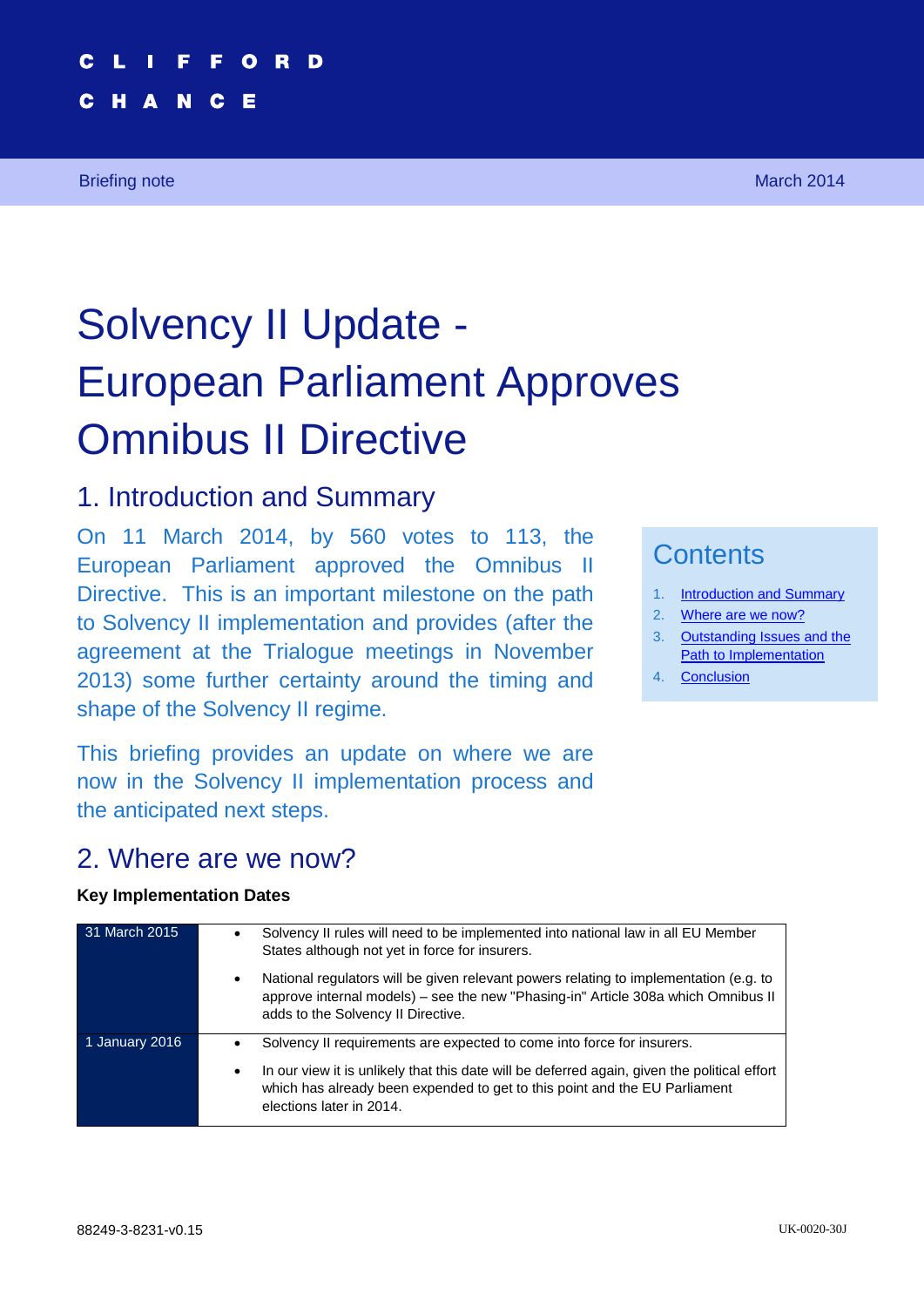#### **Implementation Measures – Status and Anticipated Next Steps**

| <b>Category</b><br>Where are we now?                                                                                                                        |                                                                                                                                                                                                                                                                                                                     | <b>Anticipated next steps</b>                                                                                                                                                                                                                                                                                                                                                                                                                                             |
|-------------------------------------------------------------------------------------------------------------------------------------------------------------|---------------------------------------------------------------------------------------------------------------------------------------------------------------------------------------------------------------------------------------------------------------------------------------------------------------------|---------------------------------------------------------------------------------------------------------------------------------------------------------------------------------------------------------------------------------------------------------------------------------------------------------------------------------------------------------------------------------------------------------------------------------------------------------------------------|
| Level 1 - the Framework<br>Directive.<br>Sets out the overarching                                                                                           | Adopted<br>2009<br>$\bullet$<br>April<br>and<br>published December 2009.                                                                                                                                                                                                                                            | Approval of Omnibus II by the European<br>$\bullet$<br>Council.                                                                                                                                                                                                                                                                                                                                                                                                           |
| principles and includes<br>implementing powers for<br>detailed rules at Level 2.                                                                            | Original implementation date<br>$\bullet$<br>was 31 October 2012, but<br>amended<br>by<br>"Quick<br>Fix"<br>Directive and "Quick Fix 2<br>Directive" - now 1 January<br>2016.<br>11 March 2014: approval of<br>$\bullet$<br>Omnibus II Directive, which<br>amends Solvency II Directive,<br>by European Parliament. | Entry of Omnibus II into the Official<br>Journal.                                                                                                                                                                                                                                                                                                                                                                                                                         |
| Level 2 - Regulation or<br>implementing act<br>More detailed technical rules<br>set by the Commission<br>following advice from EIOPA.                       | Non-public<br>draft<br>dated<br>10<br>$\bullet$<br>January 2014 circulated to<br>certain industry participants for<br>consultation.<br>Will be in the form of a<br>$\bullet$<br>Regulation which will have<br>direct effect in EU Member<br>States.                                                                 | March / April 2014: Release of the next,<br>$\bullet$<br>near final, draft Level 2 Regulation for<br>consultation. Not clear if this will be<br>publicly available or only provided to<br>selected industry participants.<br>August 2014: Level 2 Regulation<br>expected to be formally proposed by<br>European Commission to European<br>Council and European Parliament.<br>February 2015: Final agreement on<br>$\bullet$<br>Level 2 Regulation expected by this date. |
| "Level 2.5": Implementing /<br><b>Regulatory Technical Standards</b><br>(ITS)<br>Legally binding, prepared by<br><b>EIOPA and adopted by</b>                | None published by EIOPA yet,<br>$\bullet$<br>but we understand that a large<br>amount of work has been done<br>by EIOPA already on preparing<br>these documents.                                                                                                                                                    | EIOPA is expecting to carry out a public<br>$\bullet$<br>consultation on Set 1 of ITS between<br>April - June 2014 and on Set 2 of ITS<br>between December 2014 - March 2015.<br>Final sets of ITS expected to be provided<br>$\bullet$                                                                                                                                                                                                                                   |
| Commission.                                                                                                                                                 |                                                                                                                                                                                                                                                                                                                     | by EIOPA to the Commission in:<br>31 October 2014 (Set 1)<br>a)<br>30 June 2015 (Set 2)<br>b)                                                                                                                                                                                                                                                                                                                                                                             |
| Level 3 Guidelines: guidance<br>produced by EIOPA for national<br>supervisors to ensure that rules<br>are consistently implemented<br>across Member States. | CEIOPS published draft Level<br>$\bullet$<br>3 guidance in some areas (e.g.<br>pre-application<br>process<br>for<br>internal models) in 2010.<br>October<br>2013,<br><b>EIOPA</b><br>$\bullet$<br>In.                                                                                                               | EIOPA is expecting to carry out a public<br>consultation on Set 1 of Level 3<br>between<br>June-September<br>quidelines<br>2014 and on Set 2 of Level 3 guidelines<br>between December 2014-March 2015.                                                                                                                                                                                                                                                                   |
| Non-binding but "comply or<br>explain".                                                                                                                     | published<br>Preparatory<br>Guidelines for the preparation                                                                                                                                                                                                                                                          | EIOPA is then expected to publish the<br>final Level 3 guidelines in all EU                                                                                                                                                                                                                                                                                                                                                                                               |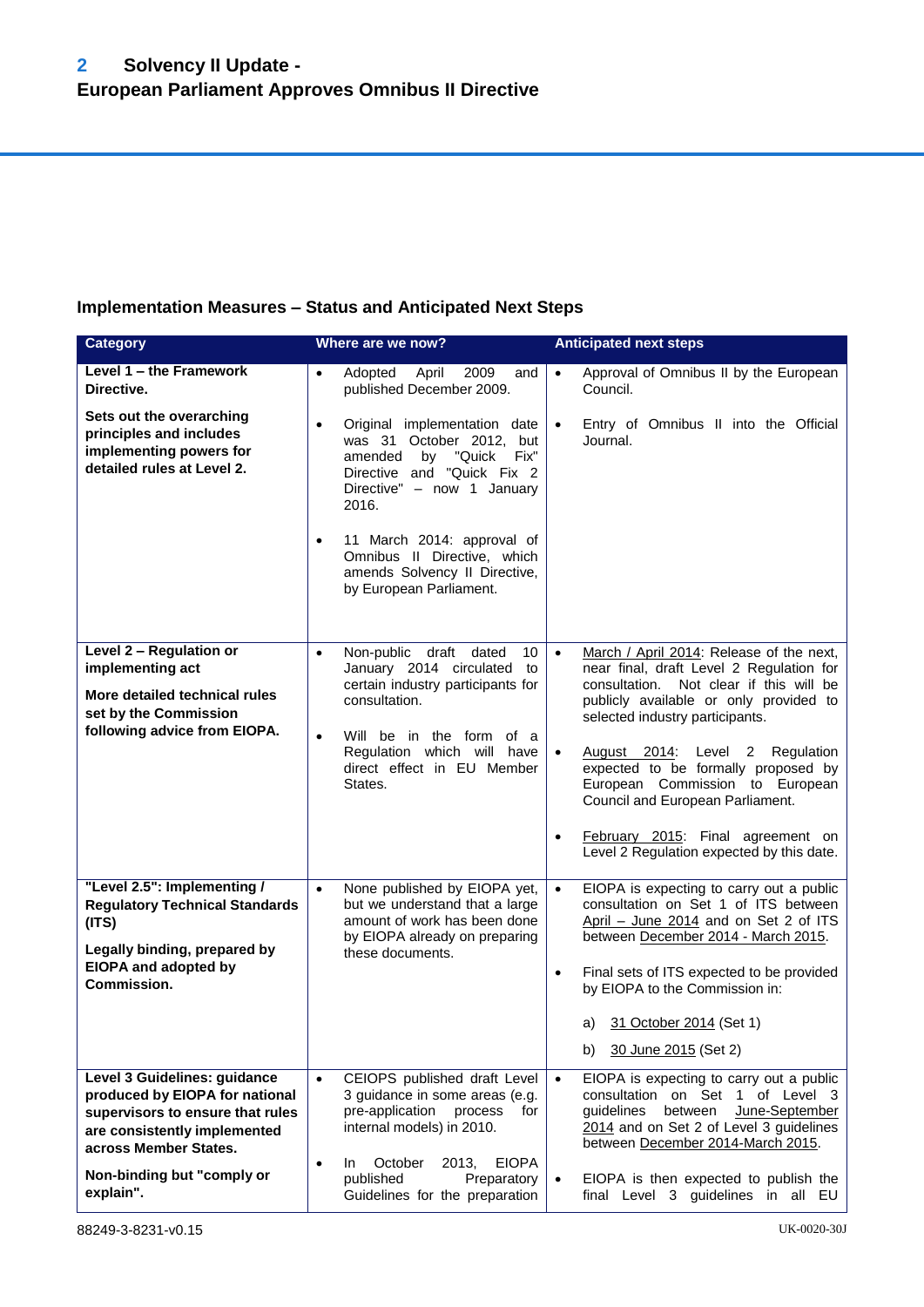| <b>Category</b><br>Where are we now?        |                                                                                                                                                                                                                                                                                                                                                                                                                                                                                                                                                                                                                                                                                                                                                                       | <b>Anticipated next steps</b>                                                                                                                                                                                                                                                                                                                                                                         |
|---------------------------------------------|-----------------------------------------------------------------------------------------------------------------------------------------------------------------------------------------------------------------------------------------------------------------------------------------------------------------------------------------------------------------------------------------------------------------------------------------------------------------------------------------------------------------------------------------------------------------------------------------------------------------------------------------------------------------------------------------------------------------------------------------------------------------------|-------------------------------------------------------------------------------------------------------------------------------------------------------------------------------------------------------------------------------------------------------------------------------------------------------------------------------------------------------------------------------------------------------|
|                                             | of Solvency II on:<br>system of governance<br>a.<br>forward<br>looking<br>b.<br>assessment of own risks<br>submission of information<br>c.<br>national<br>competent<br>to<br>authorities (NCAs)<br>pre-application for Internal<br>d.<br><b>Models</b>                                                                                                                                                                                                                                                                                                                                                                                                                                                                                                                | languages in:<br>February 2015 (Set 1)<br>a)<br>July 2015 (Set 2)<br>b)                                                                                                                                                                                                                                                                                                                               |
| <b>UK National implementing</b><br>measures | Within the UK:<br>HМ<br>Treasury<br>consultation<br>$\bullet$<br>amendments<br>regarding<br>to<br>legislation<br>(FSMA)<br>to<br>implement<br>Solvency<br>Ш<br>(November 2011).<br>FSA CP 11/22 - "Transposition<br>$\bullet$<br>of Solvency II - Part 1"<br>(November 2011).<br>FSA CP 11/23 - "Solvency II<br>$\bullet$<br>and linked long-term insurance<br>business" (November 2011).<br>FSA CP 12/13 - "Transposition<br>$\bullet$<br>of Solvency II - Part 2" (July<br>2012).<br>PRA CP on draft supervisory<br>$\bullet$<br>statement regarding PRA's<br>expectations of firms in relation<br><b>EIOPA</b><br>Preparatory<br>to<br>Guidelines (October 2013).<br>PRA CP 3/14 - "Solvency II -<br>$\bullet$<br>Recognition of Deferred Tax"<br>(February 2014). | Mid-March 2014 (expected): PRA CP on<br>$\bullet$<br>"Solvency II: the calculation of technical<br>provisions and the use of internal<br>models" for general insurance firms.<br><b>PRA</b><br>Policy<br>Statement<br>expected<br>$\bullet$<br>following the Consultation Papers from<br>2011-2012.<br>Solvency II expected to be implemented<br>$\bullet$<br>in new SOLPRU in PRA / FCA<br>Handbook. |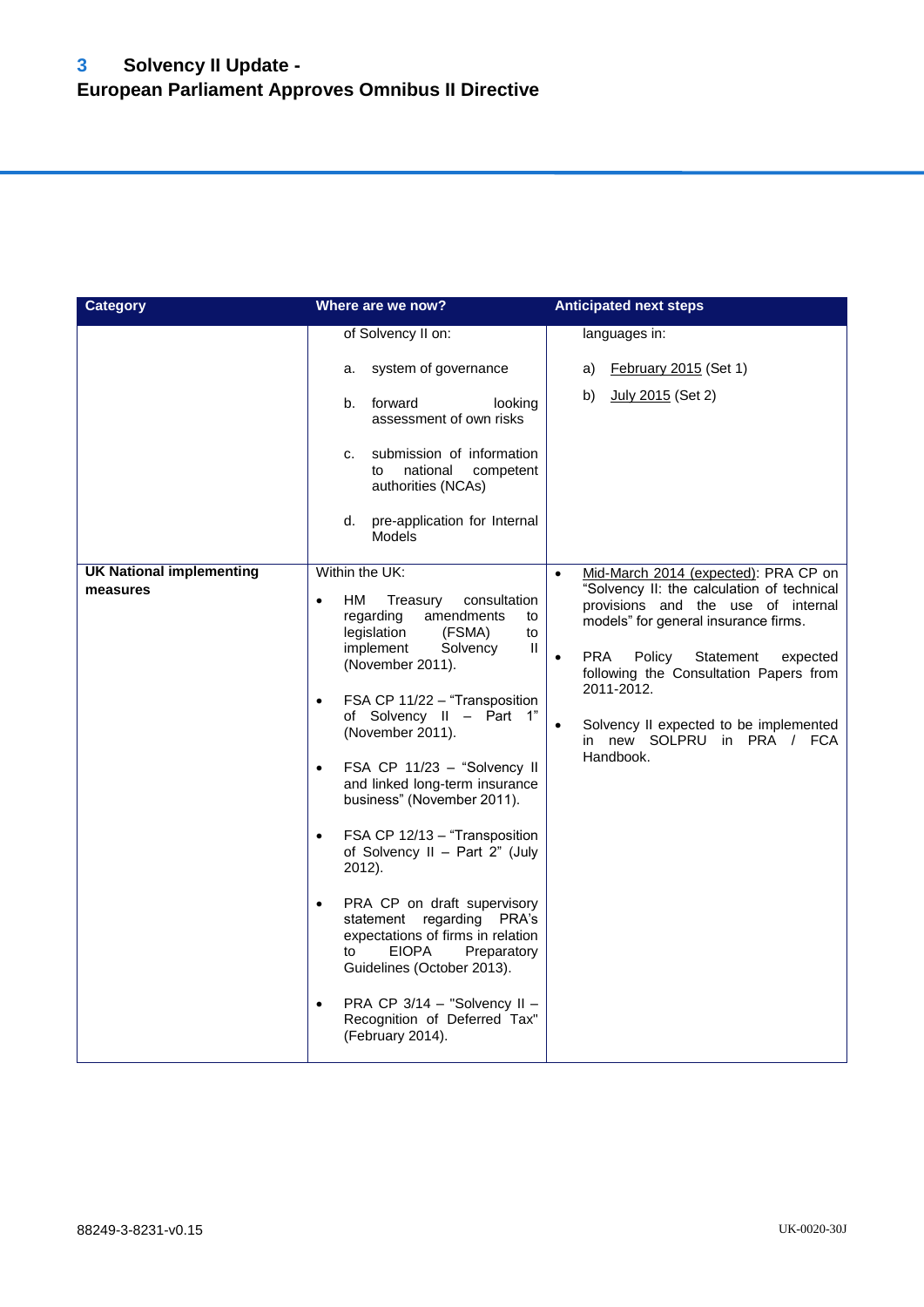#### **The Solvency II Legislative Architecture**



### <span id="page-3-0"></span>3. Outstanding Issues and the Path to Implementation

As is clear from the table above, there remain a large number of implementing documents still to come. These implementing measures should provide further detail on the various issues which were for many months holding up the finalisation of the Omnibus II Directive. For example:

- **Long Term Guarantees:** following proposals made by EIOPA in 2013, a compromise position was reached on long term guarantees during the Trialogue negotiations in November 2013 and provisions on the matching adjustment were included in the Directive. More detail on long term guarantees, including on the matching adjustment, is expected in the next draft Level 2 Regulation.
- **Equivalence:** the European Commission will need to confirm which countries will be considered to have equivalence, "temporary equivalence" and "provisional equivalence" for the purposes of Solvency II. EIOPA has advised the Commission that the regimes of Bermuda and Switzerland can be considered equivalent for each of the relevant provisions in the Solvency II Directive (Articles 227, 260 and 172) and that the regime in Japan can be considered equivalent for reinsurance only (Article 172). The concept of "provisional equivalence" was introduced under Omnibus II and is expected to be applied to the US in particular.
- **Transitional Measures:** Omnibus II has added various transitional provisions to the Solvency II Directive, including grandfathering for certain existing capital instruments (although in practice the PRA are not allowing insurers to issue new capital instruments now without complying with Solvency II requirements). It also includes a transitional adjustment to the relevant risk-free interest rate and a transitional deduction to technical provisions, in each case for 16 years. More transitional measures may be introduced as we get closer to the implementation date in order to ensure implementation is not delayed again.